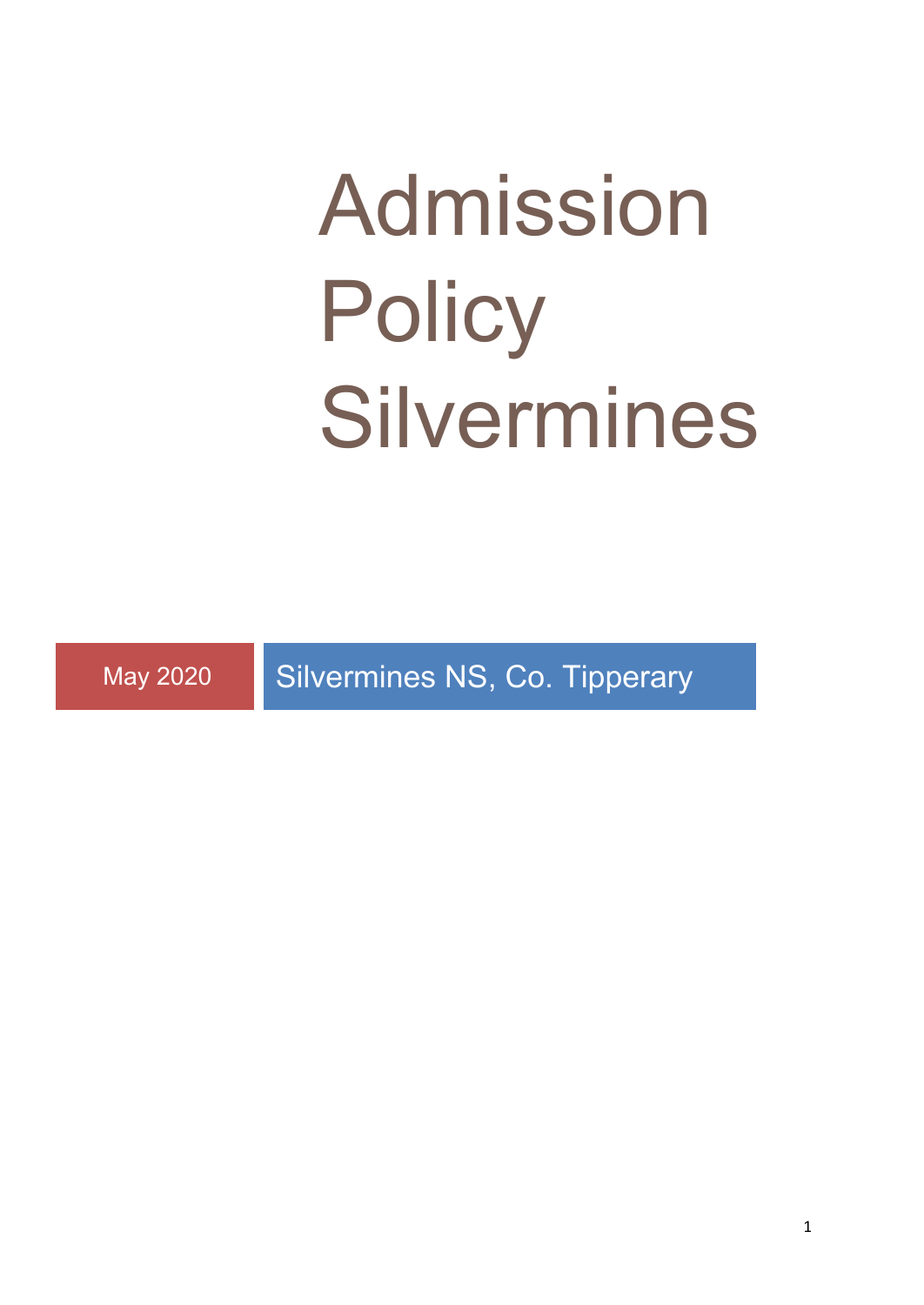# **Admission Policy of Silvermines NS**

**School Address: Silvermines, Nenagh, Co. Tipperary E45 T658**

**School Website: N/A**

**Roll number:15696B**

**School Patron: Bishop Fintan Monaghan**

# **1. Introduction**

This Admission Policy complies with the requirements of the Education Act 1998, the Education (Admission to Schools) Act 2018 and the Equal Status Act 2000. In drafting this policy, the board of management of the school has consulted with school staff, the school patron and with parents of children attending the school.

The policy was approved by the school patron on  $12<sup>th</sup>$  May 2020. It will be published on the school's website and will be made available in hardcopy, on request, to any person who requests it.

The relevant dates and timelines for Silvermines NS admission process are set out in the school's annual admission notice which is conveyed to parents in the school newsletter, placed on school notice board and published annually on the school's website at least one week before the commencement of the admission process for the school year concerned.

#### **This policy must be read in conjunction with the annual admission notice for the school year concerned**.

The application form for admission is published on the school's website and will be made available in hardcopy on request to any person who requests it.

# **2. Characteristic spirit and general objectives of the school**

Silvermines NS is a Catholic co-educationalprimary school with a Catholic ethos under the patronage of the Bishop of Killaloe.

"Catholic Ethos" in the context of a Catholic primary school means the ethos and characteristic spirit of the Roman Catholic Church, which aims at promoting:

- (a) the full and harmonious development of all aspects of the person of the pupil, a living relationship with God and with other people; and
- (b) including the intellectual, physical, cultural, moral and spiritual aspects; and
- (c) a philosophy of life inspired by belief in God and in the life, death and resurrection of Jesus; and
- (d) the formation of the pupils in the Catholic faith;

and which school provides religious education for the pupils in accordance with the doctrines, practices and traditions of the Roman Catholic Church, and/or such ethos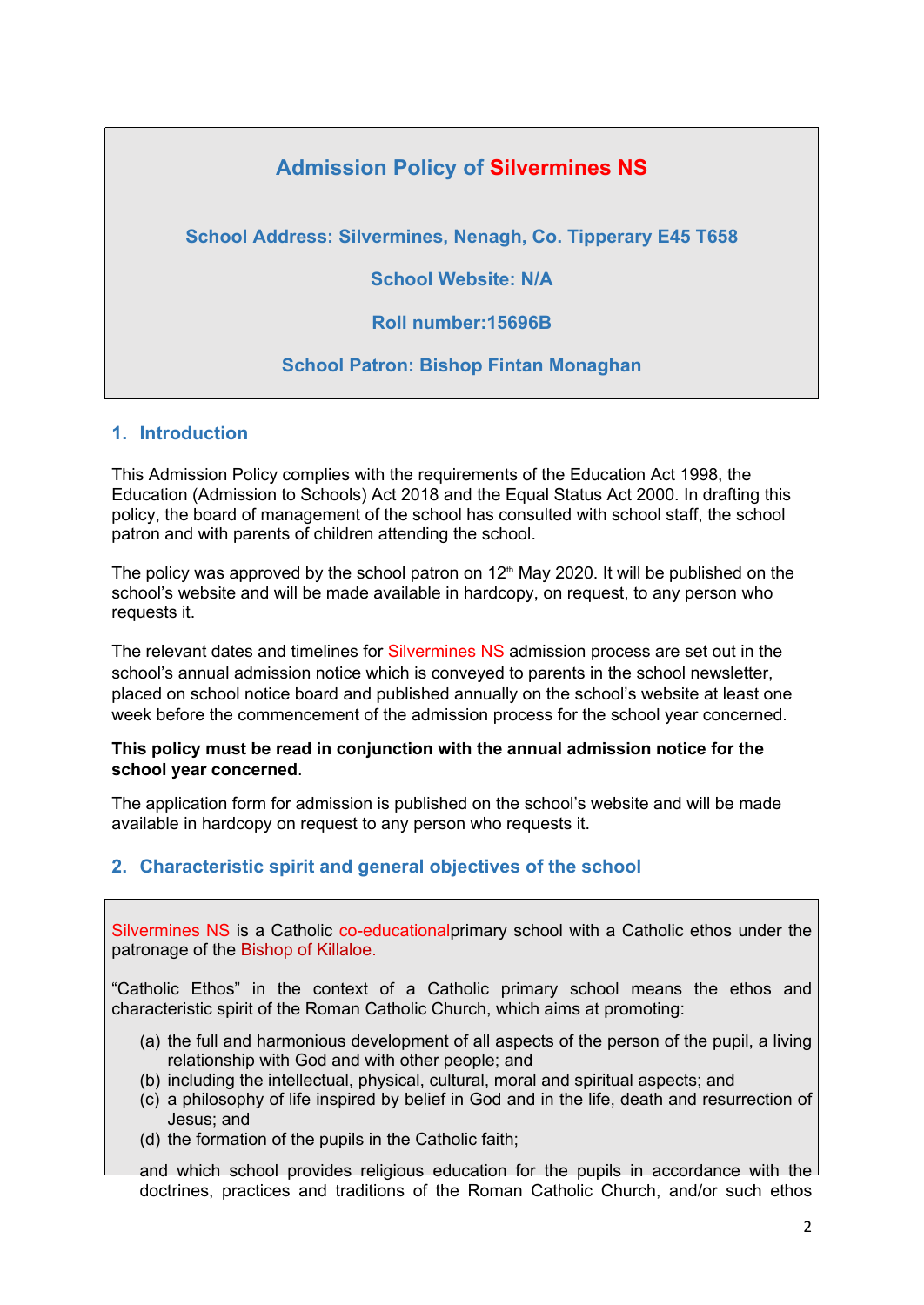and/or characteristic spirit as may be determined or interpreted from time to time by the Irish Episcopal Conference.

In accordance with S.15 (2) (b) of the Education Act, 1998 the Board of Management of Silvermines NS shall uphold, and be accountable to the patron for so upholding, the characteristic spirit of the school as determined by the cultural, educational, moral, religious, social, linguistic and spiritual values and traditions which inform and are characteristic of the objectives and conduct of the school.

Silvermines NS Mission Statement

• We aim to provide each child with an education in a caring and happy environment.

• We aim to work in partnerships with parents and the outside community to develop a sense of worth in each child.

• We aim to teach each child the values of faith, hope, charity and love.

• We aim to maintain a Catholic ethos in our school but also teaching each child to tolerate and respect other faiths and religions.

• We will prepare each child for further education and endeavour to develop his/her talents.

# **3. Admission Statement**

#### Silvermines NS

will not discriminate in its admission of a student to the school on any of the following:

- (a) the gender ground of the student or the applicant in respect of the student concerned,
- (b) the civil status ground of the student or the applicant in respect of the student concerned,
- (c) the family status ground of the student or the applicant in respect of the student concerned,
- (d) the sexual orientation ground of the student or the applicant in respect of the student concerned,
- (e) the religion ground of the student or the applicant in respect of the student concerned,
- (f) the disability ground of the student or the applicant in respect of the student concerned,
- (g) the ground of race of the student or the applicant in respect of the student concerned,
- (h) the Traveller community ground of the student or the applicant in respect of the student concerned, or
- (i) the ground that the student or the applicant in respect of the student concerned has special educational needs

As per section 61 (3) of the Education Act 1998, 'civil status ground', 'disability ground', 'discriminate', 'family status ground', 'gender ground', 'ground of race', 'religion ground', 'sexual orientation ground' and 'Traveller community ground' shall be construed in accordance with section 3 of the Equal Status Act 2000.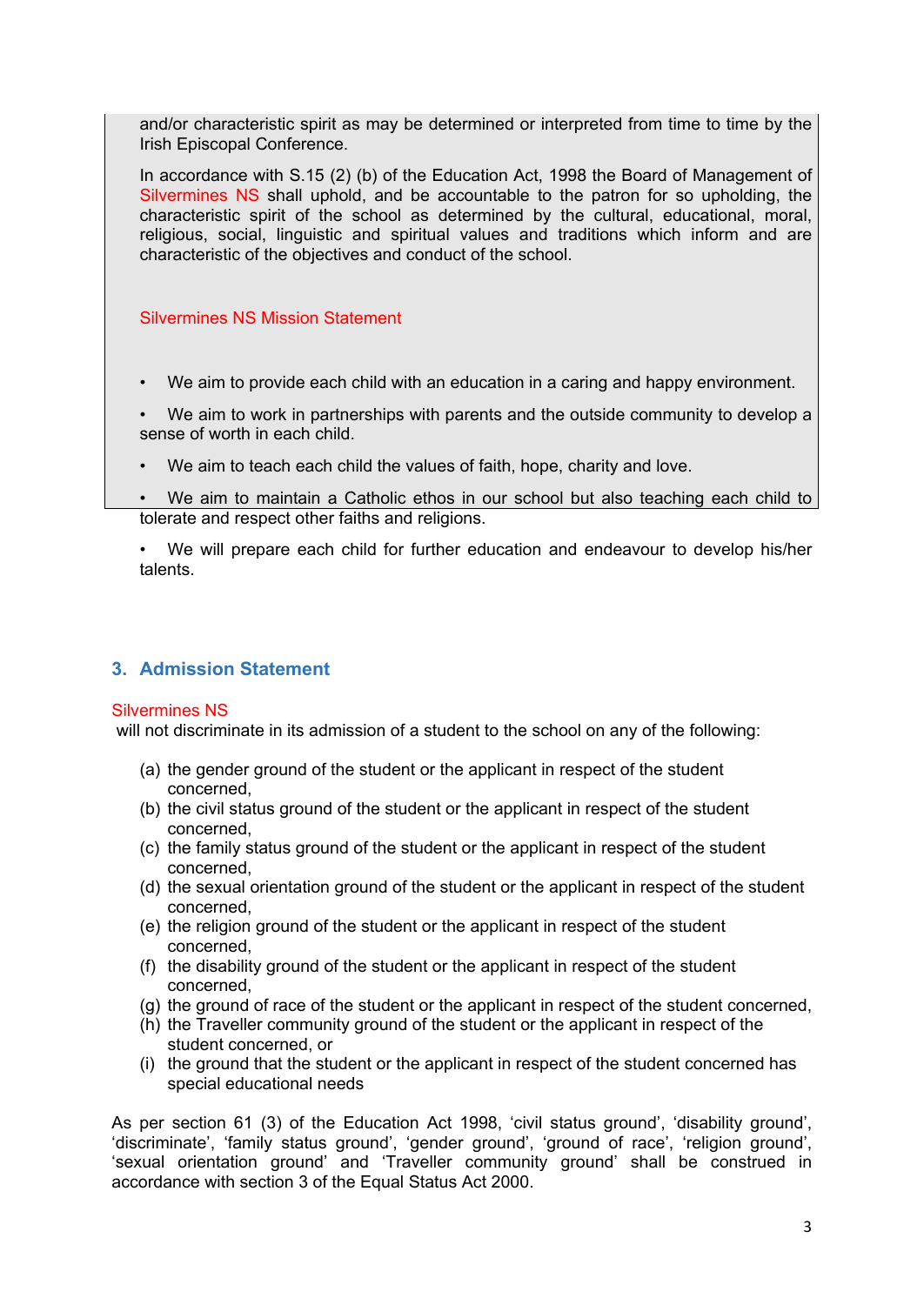#### **All denominational schools**

Silvermines NS is a school whose objective is to provide education in an environment which promotes certain religious values and does not discriminate where it refuses to admit as a student a person who is not of the Catholic faith and it is proved that the refusal is essential to maintain the ethos of the school.

*Note for Parents: the inclusion of the above wording was mandated by the Education (Admission to Schools) Act 2018.*

# **4. Categories of Special Educational Needs catered for in the school/special class. N/A**

# **5. Admission of Students**

This school shall admit each student seeking admission except where –

- a) the school is oversubscribed (please see section 6 below for further details)
- b) a parent of a student, when required by the principal in accordance with section 23(4) of the Education (Welfare) Act 2000, fails to confirm in writing that the code of behaviour of the school is acceptable to him or her and that he or she shall make all reasonable efforts to ensure compliance with such code by the student

#### **All denominational schools**

Silvermines NS is a Catholic school and may refuse to admit as a student a person who is not of the Catholic faith where it is proved that the refusal is essential to maintain the ethos of the school.

*Note for Parents: the inclusion of the above wording was mandated by the Education (Admission to Schools) Act 2018.*

# **6. Oversubscription**

In the event that the school is oversubscribed, the school will, when deciding on applications for admission, apply the following selection criteria in the order listed below to those applications that are received within the timeline for receipt of applications as set out in the school's annual admission notice:

**Insert selection criteria here:**

- *1. Brothers and Sisters, including step siblings of children currently enrolled in the school (including stepsiblings, resident at the same address).*
- *2. Children residing in the parish of the Silvermines.*
- *3. Children of staff members.*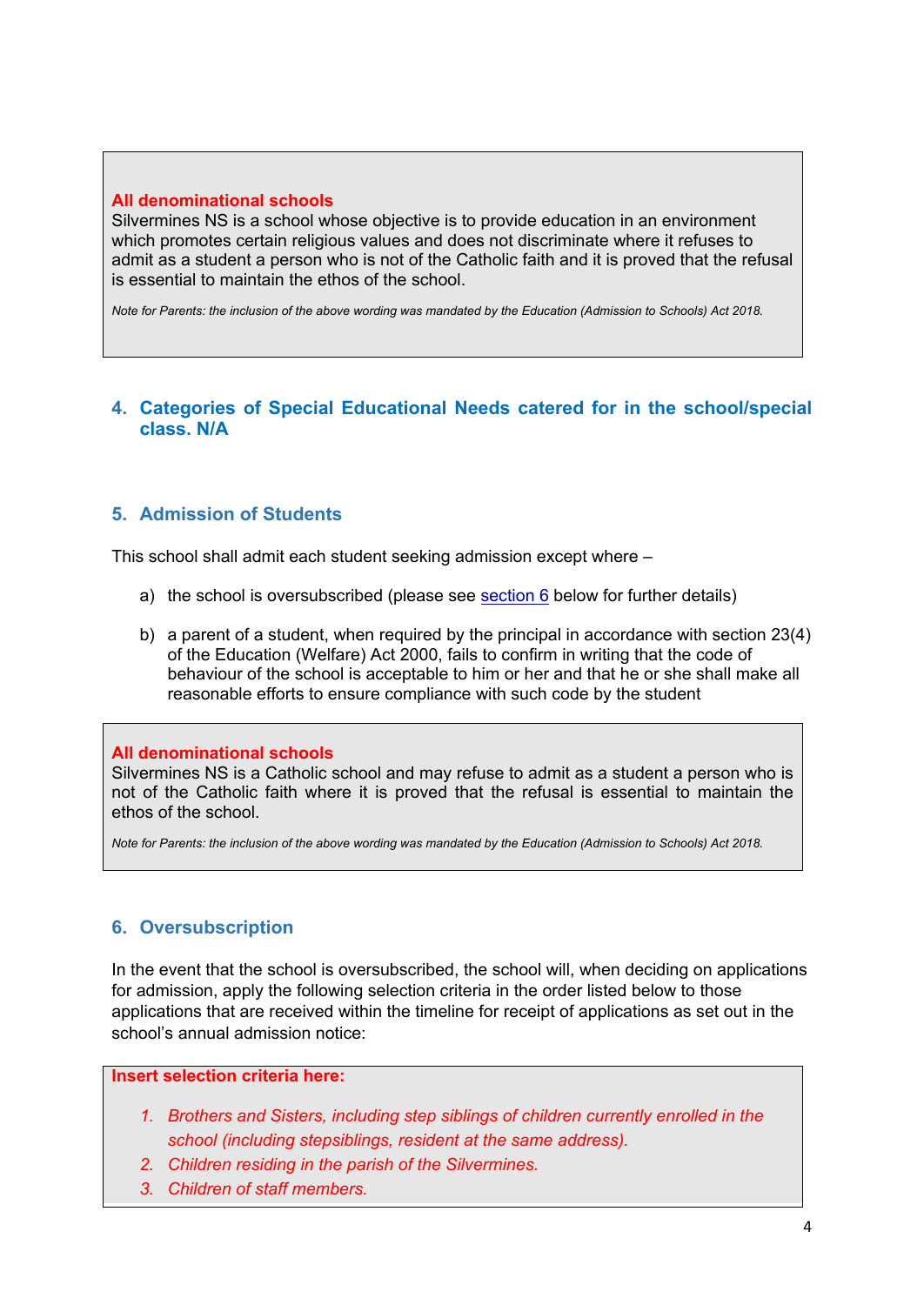- *4. Children whose primary residence is in the immediate area starting with those nearest the school. If the class is oversubscribed within the application of this criterion, then the furthest from the school (by road) will be eliminated first.*
- *5. Should there be only one place available to two children who live the same distance from the school (as per point 4), chronological age will be taken into account and the place will be offered to the older child.*

In the event that there are two or more students tied for a place or places in any of the selection criteria categories above (the number of applicants exceeds the number of remaining places), the following arrangements will apply:

Priority to eldest in accordance with the above criteria.

# **7. What will not be considered or taken into account**

In accordance with section 62(7) (e) of the Education Act, the school will not consider or take into account any of the following in deciding on applications for admission or when placing a student on a waiting list for admission to the school:

(a)a student's prior attendance at a pre-school or pre-school service, including naíonraí, other than in relation to a student's prior attendance at— (I) an early intervention class, or (II) an early start pre-school, specified in a list published by the Minister from time to time; (b) the payment of fees or contributions (howsoever described) to the school; (other than in relation to a fee charging school or a plc or further education and training course run by a school in respect of those courses) (c) a student's academic ability, skills or aptitude; (other than in relation to: admission to (a) a special school or (b) a special class insofar as it is necessary in order to ascertain whether or not the student has the category of special educational needs concerned and/or admission to an Irish language school, in accordance with the provisions of section 62(9) of the act (d) the occupation, financial status, academic ability, skills or aptitude of a student's parents; (e) a requirement that a student, or his or her parents, attend an interview, open day or other meeting as a condition of admission; (other than in the case of admission to the residential element of a boarding school or to a plc or further education and training course run by a school) (f) a student's connection to the school by virtue of a member of his or her family attending or having previously attended the school; (other than, in the case of the school wishing to include a selection criteria based on (1) siblings of a student attending or having attended the school and/or (2)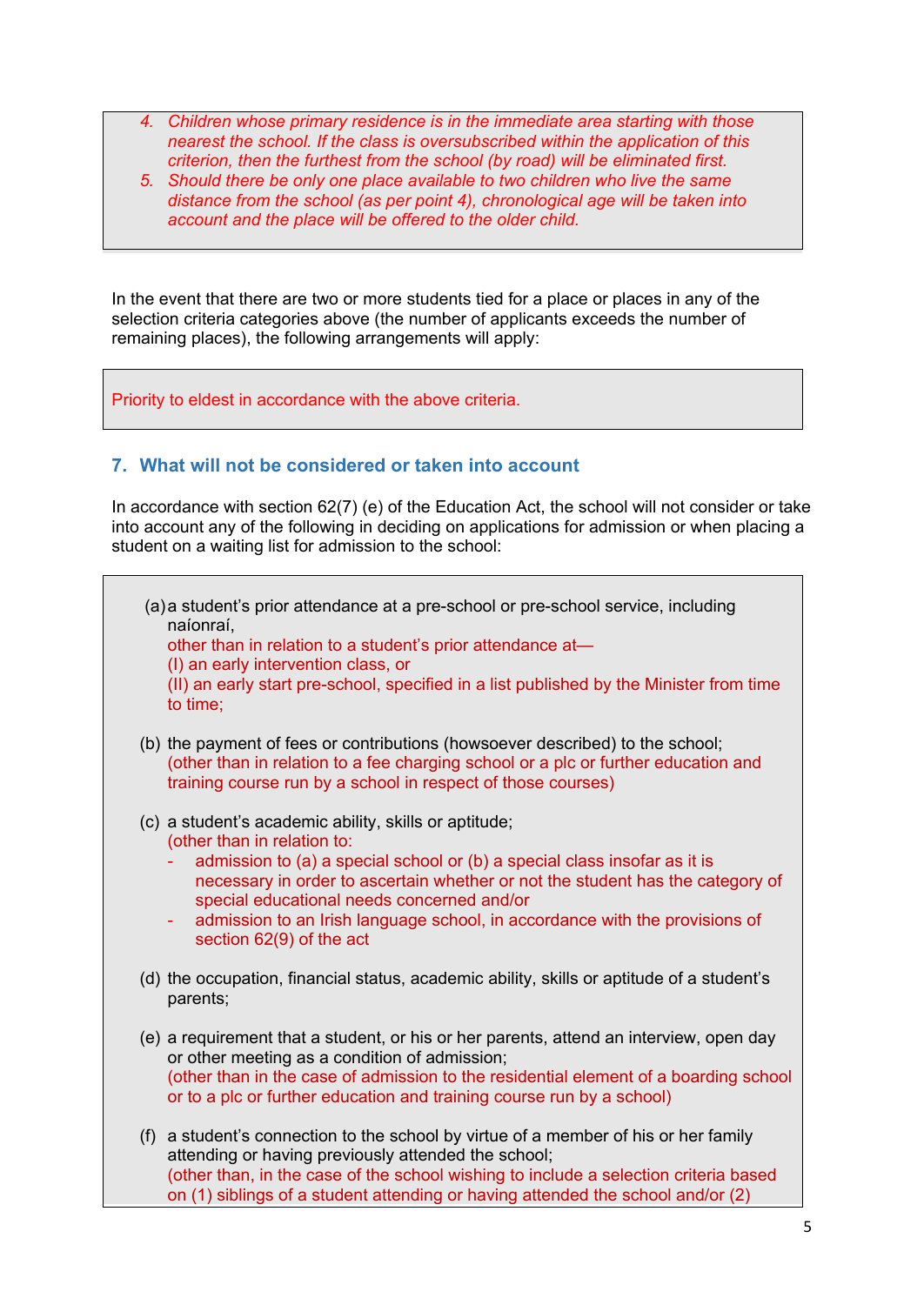parents or grandparents of a student having attended the school.

In relation to (2) parents and grandparents having attended, a school may only apply this criterion to a maximum of 25% of the available spaces as set out in the school's annual admission notice).

(g) the date and time on which an application for admission was received by the school,

This is subject to the application being received at any time during the period specified for receiving applications set out in the annual admission notice of the school for the school year concerned.

This is also subject to the school making offers based on existing waiting lists (up until 31<sup>st</sup> January 2025 only).

# **8. Decisions on applications**

All decisions on applications for admission to Silvermines NS will be based on the following:

- Our school's admission policy
- The school's annual admission notice (where applicable)
- The information provided by the applicant in the school's official application form received during the period specified in our annual admission notice for receiving applications

(Please see section 14 below in relation to applications received outside of the admissions period and section 15 below in relation to applications for places in years other than the intake group.)

Selection criteria that are not included in our school admission policy will not be used to make a decision on an application for a place in our school.

# **9. Notifying applicants of decisions**

Applicants will be informed in writing as to the decision of the school, within the timeline outlined in the annual admissions notice.

If a student is not offered a place in our school, the reasons why they were not offered a place will be communicated in writing to the applicant, including, where applicable, details of the student's ranking against the selection criteria and details of the student's place on the waiting list for the school year concerned.

Applicants will be informed of the right to seek a review/right of appeal of the school's decision (see section 18 below for further details).

# **10. Acceptance of an offer of a place by an applicant**

In accepting an offer of admission from Silvermines NS you must indicate—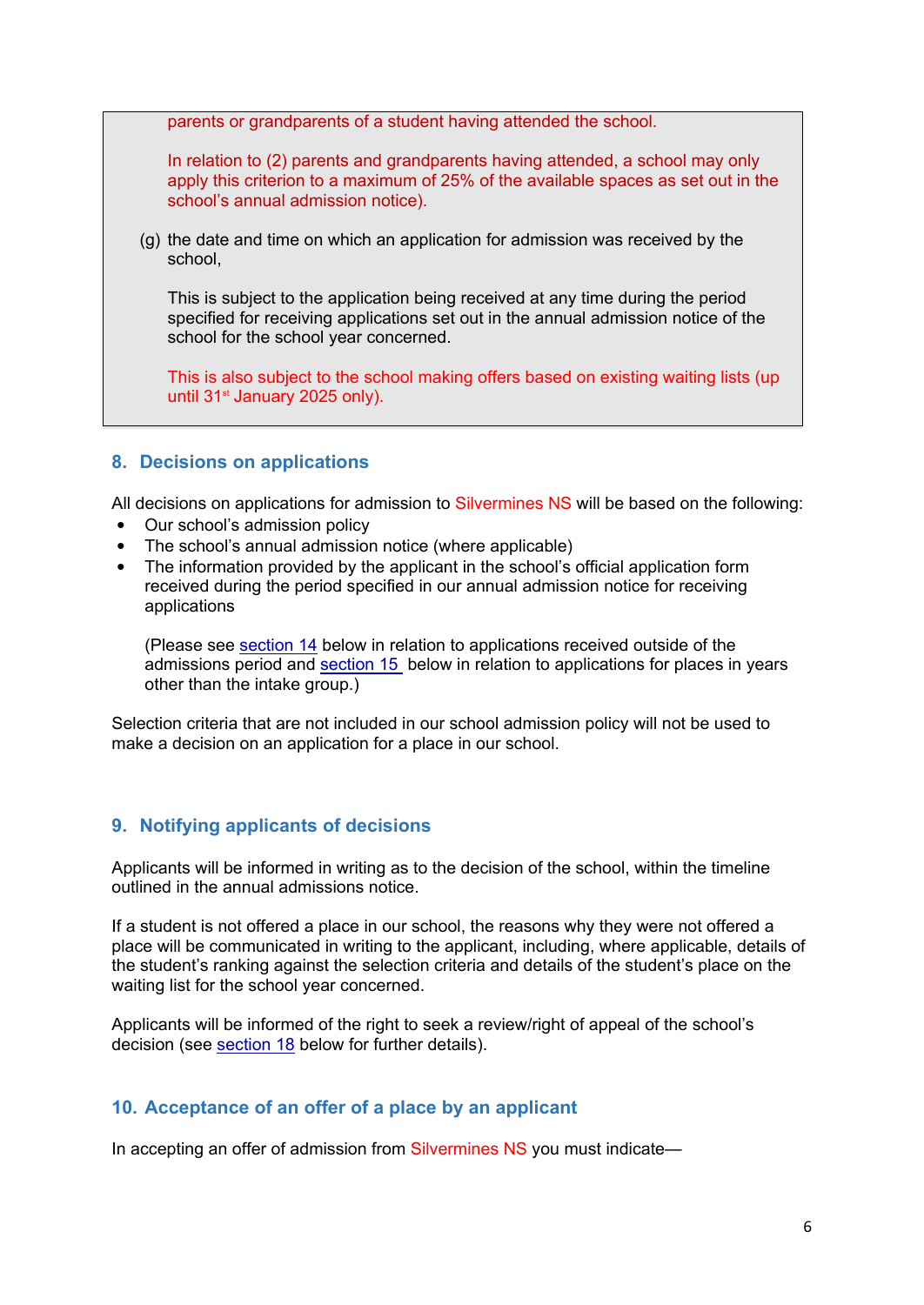(i) whether or not you have accepted an offer of admission for another school or schools. If you have accepted such an offer, you must also provide details of the offer or offers concerned and

(ii) whether or not you have applied for and awaiting confirmation of an offer of admission from another school or schools, and if so, you must provide details of the other school or schools concerned.

#### **11.Circumstances in which offers may not be made or may be withdrawn**

An offer of admission may not be made or may be withdrawn by Silvermines NS where—

- (i) it is established that information contained in the application is false or misleading.
- (ii) an applicant fails to confirm acceptance of an offer of admission on or before the date set out in the annual admission notice of the school.
- (iii) the parent of a student, when required by the principal in accordance with section 23(4) of the Education (Welfare) Act 2000, fails to confirm in writing that the code of behaviour of the school is acceptable to him or her and that he or she shall make all reasonable efforts to ensure compliance with such code by the student; or
- (iv) an applicant has failed to comply with the requirements of 'acceptance of an offer' as set out in section 10 above.

# **12.Sharing of Data with other schools**

Applicants should be aware that section 66(6) of the Education (Admission to Schools) Act 2018 allows for the sharing of certain information between schools in order to facilitate the efficient admission of students.

Section 66(6) allows a school to provide a patron or another board of management with a list of the students in relation to whom—

- (i) an application for admission to the school has been received,
- (ii) an offer of admission to the school has been made, or
- (iii) an offer of admission to the school has been accepted.

The list may include any or all of the following:

- (i) the date on which an application for admission was received by the school;
- (ii) the date on which an offer of admission was made by the school;
- (iii) the date on which an offer of admission was accepted by an applicant;

(iv) a student's personal details including his or her name, address, date of birth and personal public service number (within the meaning of section 262 of the Social Welfare Consolidation Act 2005).

# **13.Waiting list in the event of oversubscription**

In the event of there being more applications to the school year concerned than places available, a waiting list of students whose applications for admission to Silvermines NS were unsuccessful due to the school being oversubscribed will be compiled and will remain valid for the school year in which admission is being sought.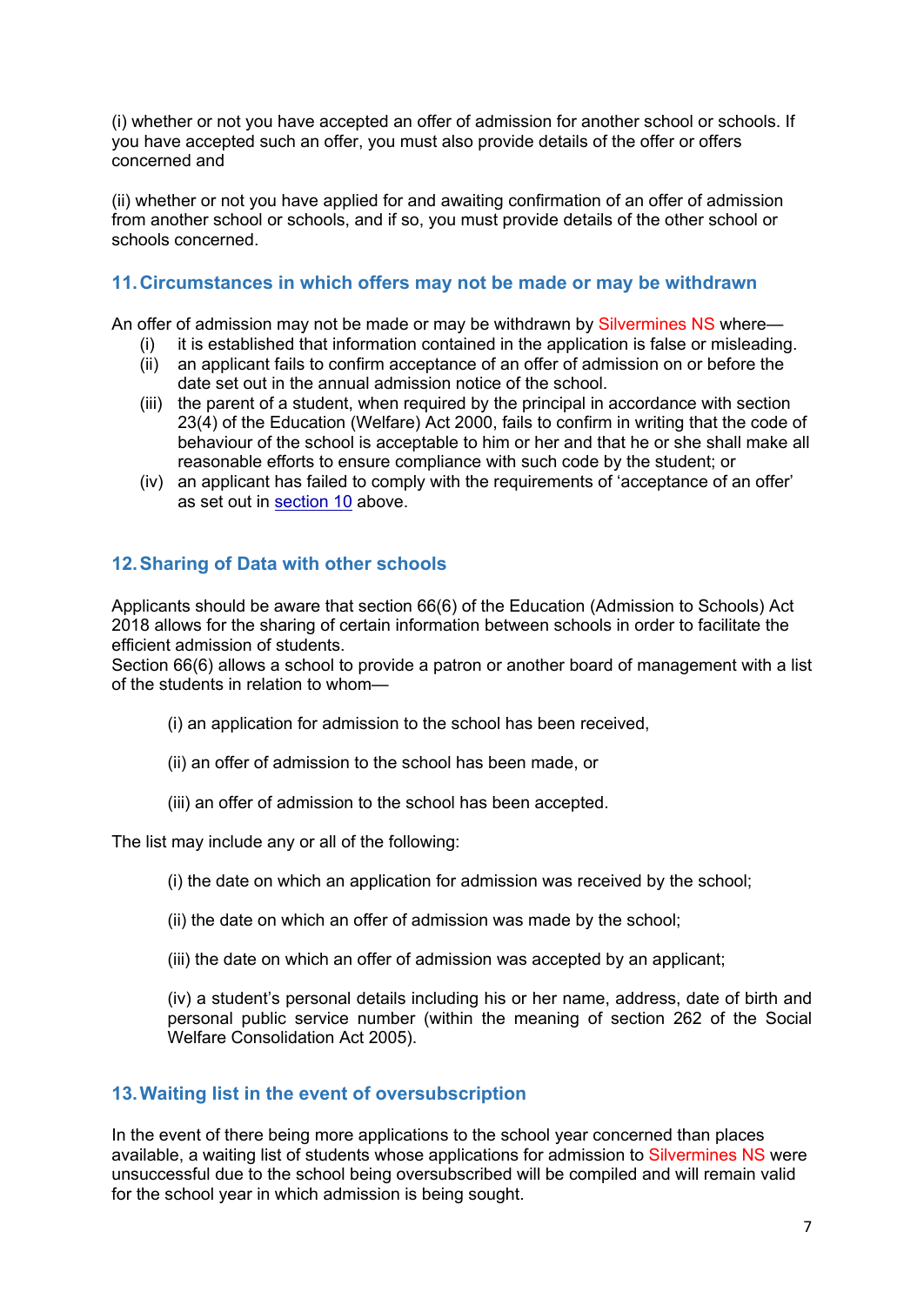Placement on the waiting list of Silvermines NS is in the order of priority assigned to the students' applications after the school has applied the selection criteria in accordance with this admission policy.

Applicants whose applications are received after the closing date, outlined in the Annual Admission Notice, will be placed at the end of the waiting list in order of the date of receipt of the application.

Offers of any subsequent places that become available for and during the school year in relation to which admission is being sought will be made to those students on the waiting list, in accordance with the order of priority in relation to which the students have been placed on the list.

#### **14.Late Applications**

All applications for admission received after the closing date as outlined in the annual admission notice will be considered and decided upon in accordance with our school's admissions policy, the Education Admissions to School Act 2018 and any regulations made under that Act.

Late applicants will be notified of the decision in respect of their application no later than three weeks after the date on which the school received the application. Late applicants will be offered a place if there is place available. In the event that there is no place available, the name of the applicant will be added to the waiting list as set out in Section 13.

# **15.Procedures for admission of students to other years and during the school year**

The procedures of the school in relation to the admission of students who are not already admitted to the school to classes or years other than the school's intake group are as follows:

*Applications for enrolment during the school year will be considered subject to school policy, available space and the provision of information concerning attendance and the child's educational progress.*

*Such applications will be dealt with on a case-by-case basis but will normally only be considered for admission on the first day of each new term unless the applicant is newly resident in the area.*

The procedures of the school in relation to the admission of students who are not already admitted to the school, after the commencement of the school year in which admission is sought, are as follows:

*In the event of there being more applications to the school year concerned than places available, a waiting list of students whose applications for admission to Silvermines NS were unsuccessful due to the school being oversubscribed will be compiled and will*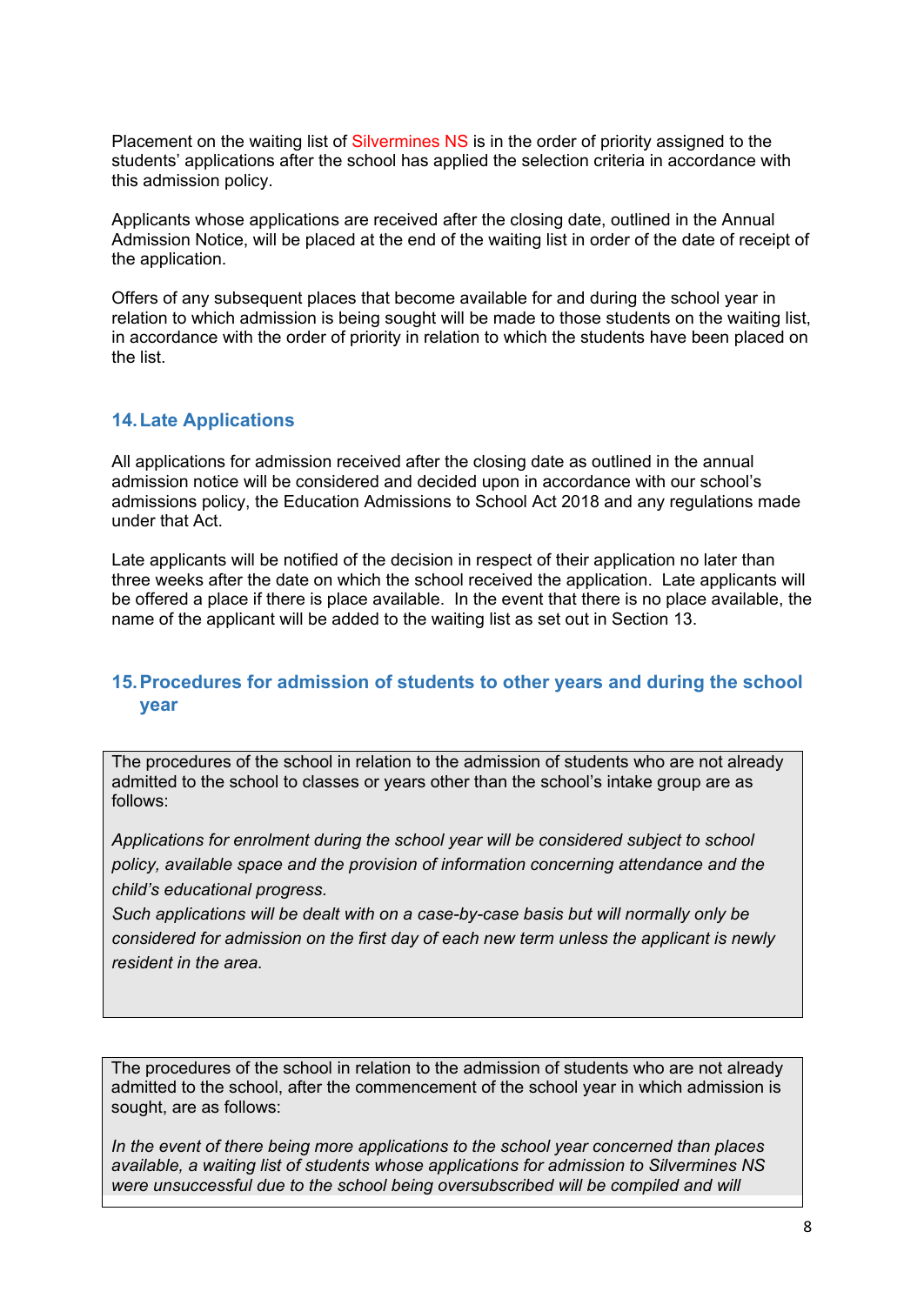*remain valid for the school year in which admission is being sought.*

*Placement on the waiting list of Silvermines NS is in the order of priority assigned to the students' applications after the school has applied the selection criteria in accordance with this admission policy.* 

**Junior Infants, with the exception of students transferring from another school, may only be admitted to the school prior to September 1st.**

# **16.Declaration in relation to the non-charging of fees**

This rule applies to all schools.

The board of Silvermines NS or any persons acting on its behalf will not charge fees for or seek payment or contributions (howsoever described) as a condition of-

- (a) an application for admission of a student to the school, or
- (b) the admission or continued enrolment of a student in the school.

# **17. Arrangements regarding students not attending religious instruction**

#### This section must be completed by schools that provide religious instruction to students.

Our school is of a Catholic ethos and, in keeping with that ethos, children of all or no other faith are welcome to apply to this school.

We respect the decision of parents to withdraw their child/children from taking part in the religious education curriculum, religious ceremonies, school Masses, etc.

The following are the school's arrangements for students, where the parent(s)/guardian(s) have requested that the student attend the school without attending religious instruction (etc.) in the school. These arrangements will not result in a reduction in the school day of such students:

A written request should be made to the Principal of the school. A meeting will then be arranged with the parent(s)/guardian(s) of the student, to discuss how the request may be accommodated by the school.

#### **18. Reviews/appeals**

#### **Review of decisions by the board of Management**

The parents/guardians of the student, may request the board to review a decision to refuse admission. Such requests must be made in accordance with Section 29C of the Education Act 1998.

The timeline within which such a review must be requested and the other requirements applicable to such reviews are set out in the procedures determined by the Minister under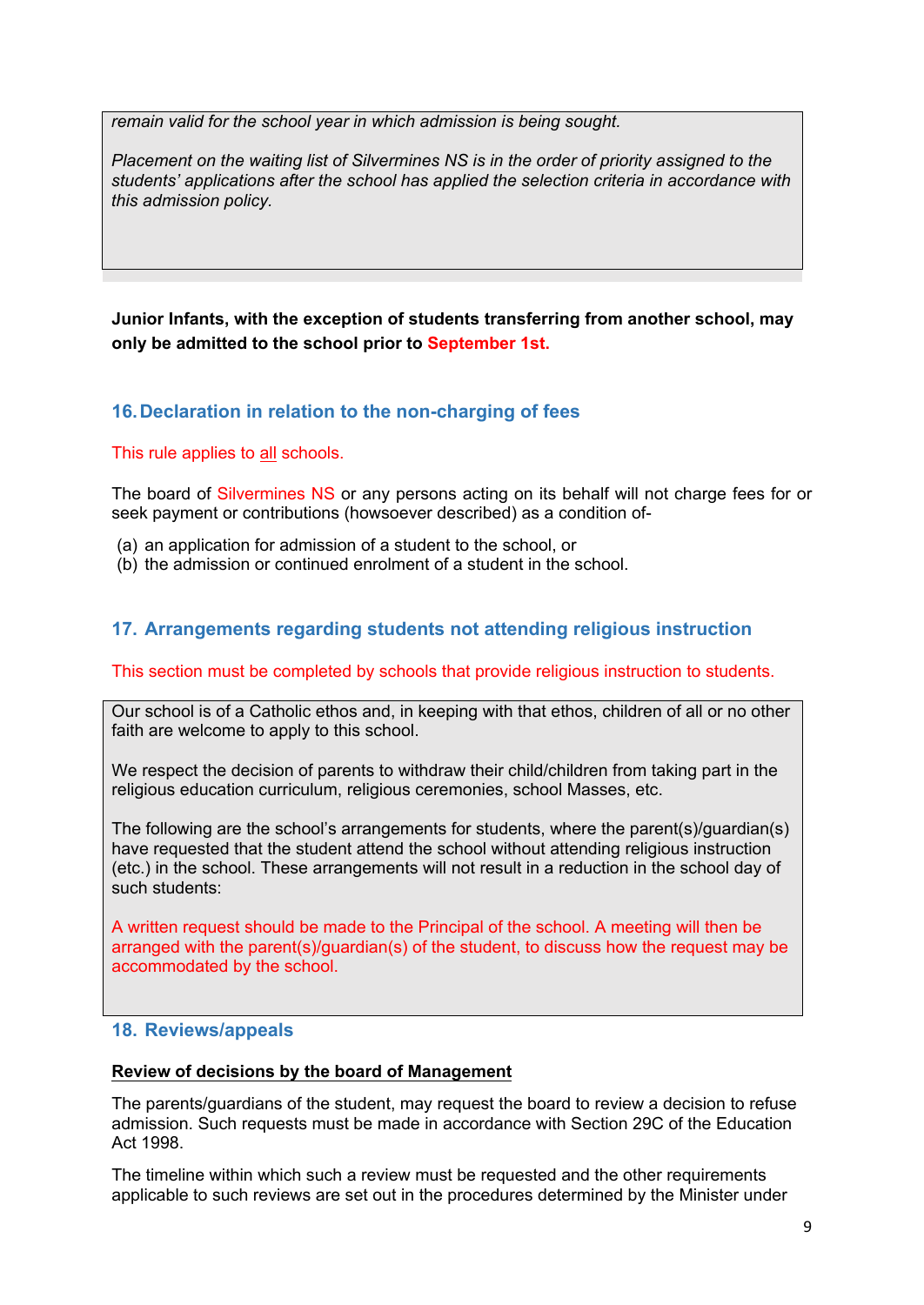section 29B of the Education Act 1998 which are published on the website of the Department of Education and Skills.

The board will conduct such reviews in accordance with the requirements of the procedures determined under Section 29B and with section 29C of the Education Act 1998.

**Note:** Where an applicant has been refused admission due to the school being oversubscribed, the applicant **must request a review** of that decision by the board of management prior to making an appeal under section 29 of the Education Act 1998.

Where an applicant has been refused admission due to a reason other than the school being oversubscribed, the applicant **may request a review** of that decision by the board of management prior to making an appeal under section 29 of the Education Act 1998.

#### **Right of appeal**

Under Section 29 of the Education Act 1998, the parents/guardians of the student, may appeal a decision of this school to refuse admission.

An appeal may be made under Section 29 (1) (c) (i) of the Education Act 1998 where the refusal to admit was due to the school being oversubscribed.

An appeal may be made under Section 29 (1) (c) (ii) of the Education Act 1998 where the refusal to admit was due a reason other than the school being oversubscribed.

Where an applicant has been refused admission due to the school being oversubscribed, the applicant **must request a review** of that decision by the board of management **prior to making an appeal** under section 29 of the Education Act 1998. (see Review of decisions by the Board of Management)

Where an applicant has been refused admission due to a reason other than the school being oversubscribed, the applicant **may request a review** of that decision by the board of management prior to making an appeal under section 29 of the Education Act 1998. (see Review of decisions by the Board of Management)

Appeals under Section 29 of the Education Act 1998 will be considered and determined by an independent appeals committee appointed by the Minister for Education and Skills.

The timeline within which such an appeal must be made and the other requirements applicable to such appeals are set out in the procedures determined by the Minister under section 29B of the Education Act 1998 which are published on the website of the Department of Education and Skills.

The policy was ratified by the Board of Management of Silvermines NS on  $\sim$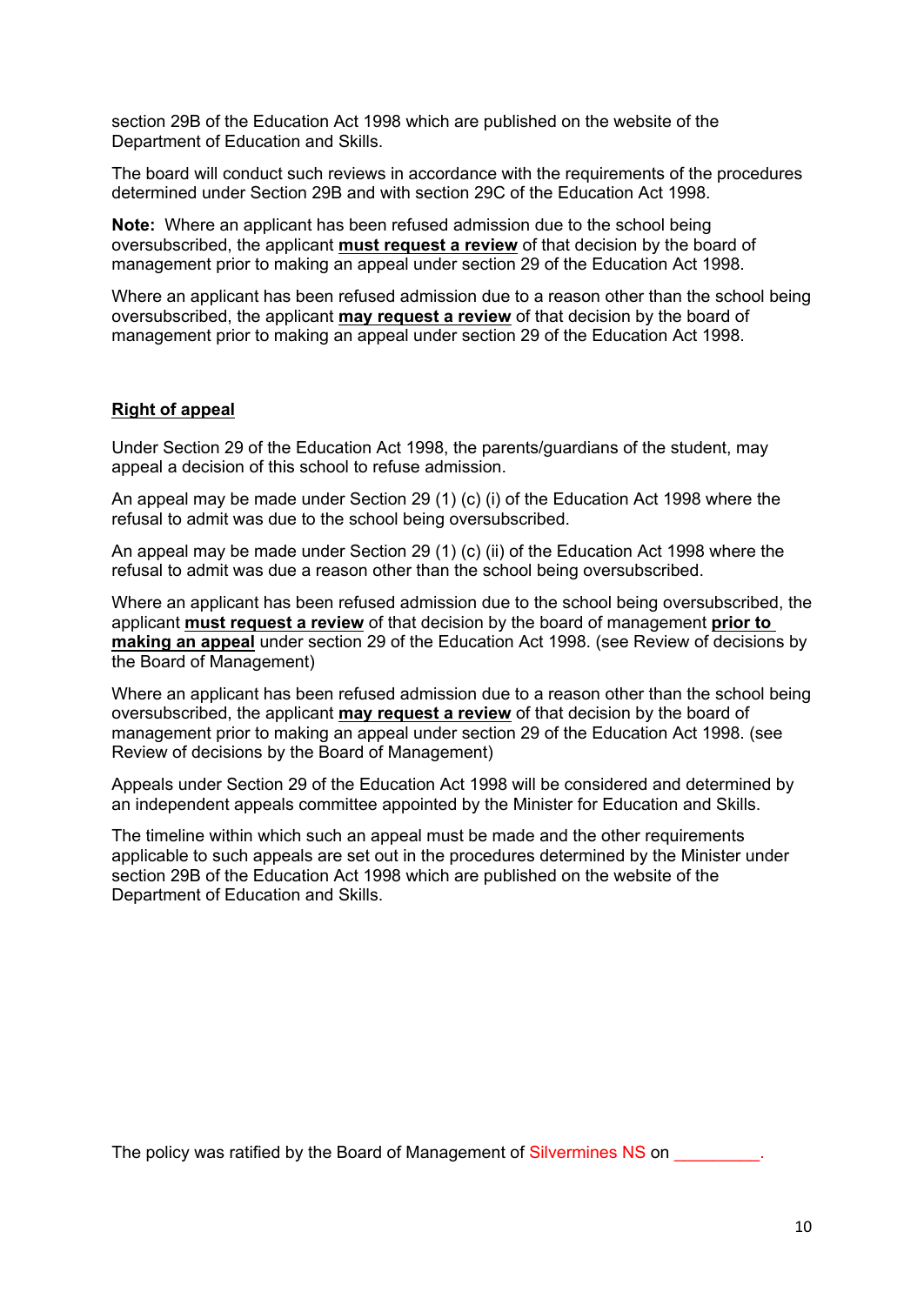Signed: \_\_\_\_\_\_\_\_\_\_\_\_\_\_\_\_\_\_\_\_\_\_\_\_\_\_\_\_\_\_\_\_\_\_ Chairperson, Board of Management

The contents of this policy have been approved by St. Senan's Education Office, acting on behalf of the Patron.

> *Official Stamp*

**Appendix (1)**

**Enrolment Application Form Silvermines NS Enrolment Year 2021/22**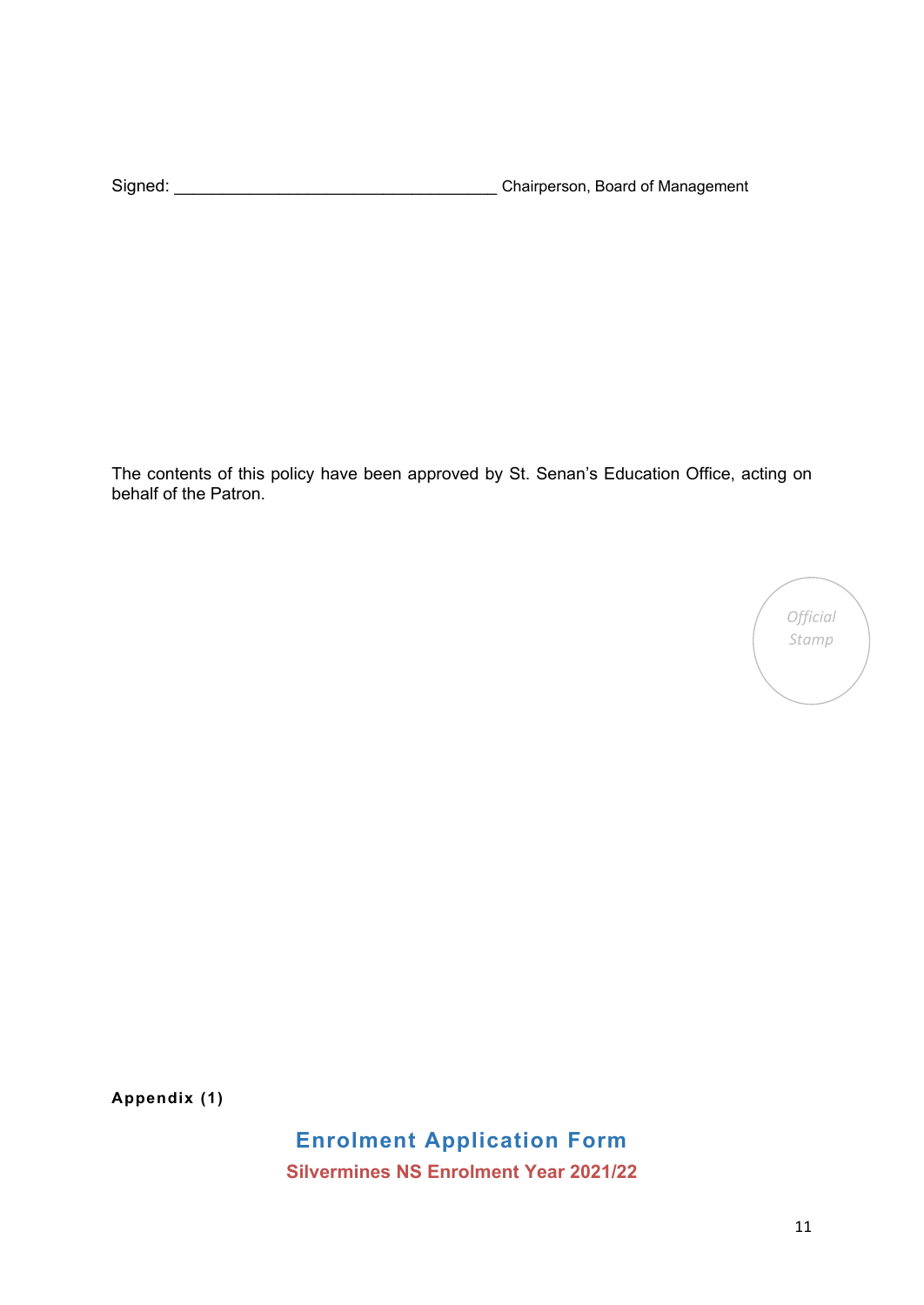|                                       |                                                                                         |       | <u> 1989 - Johann Stoff, amerikan bestein besteht aus dem Berlingen aus dem Berlingen aus dem Berlingen aus dem B</u> |
|---------------------------------------|-----------------------------------------------------------------------------------------|-------|-----------------------------------------------------------------------------------------------------------------------|
|                                       |                                                                                         |       | Name and class of Sibling(s) currently enrolled:<br>Mame and class of Sibling(s) currently enrolled:                  |
|                                       |                                                                                         |       |                                                                                                                       |
| <b>Parent(s)/Guardian(s) Details:</b> |                                                                                         |       |                                                                                                                       |
|                                       |                                                                                         |       |                                                                                                                       |
|                                       |                                                                                         |       | ,我们也不能在这里的人,我们也不能在这里的人,我们也不能不能不能不能不能不能不能不能不能不能不能不能不能。""我们的人,我们也不能不能不能不能不能不能不能不能不能                                     |
|                                       |                                                                                         |       |                                                                                                                       |
|                                       | Home Tel. _________________________Mobile ________________________Email. ______________ |       |                                                                                                                       |
|                                       |                                                                                         |       |                                                                                                                       |
| Date:                                 |                                                                                         | Date: | the control of the control of the control of the                                                                      |
|                                       |                                                                                         |       | Completed opplication must be returned to Rebeck Name and Address no later than electing time                         |

Completed enrolment applications must be returned to **School Name and Address** no later than **closing time** on **closing date**.

**Appendix (2)**



Registration of New Pupils Year 2019-2020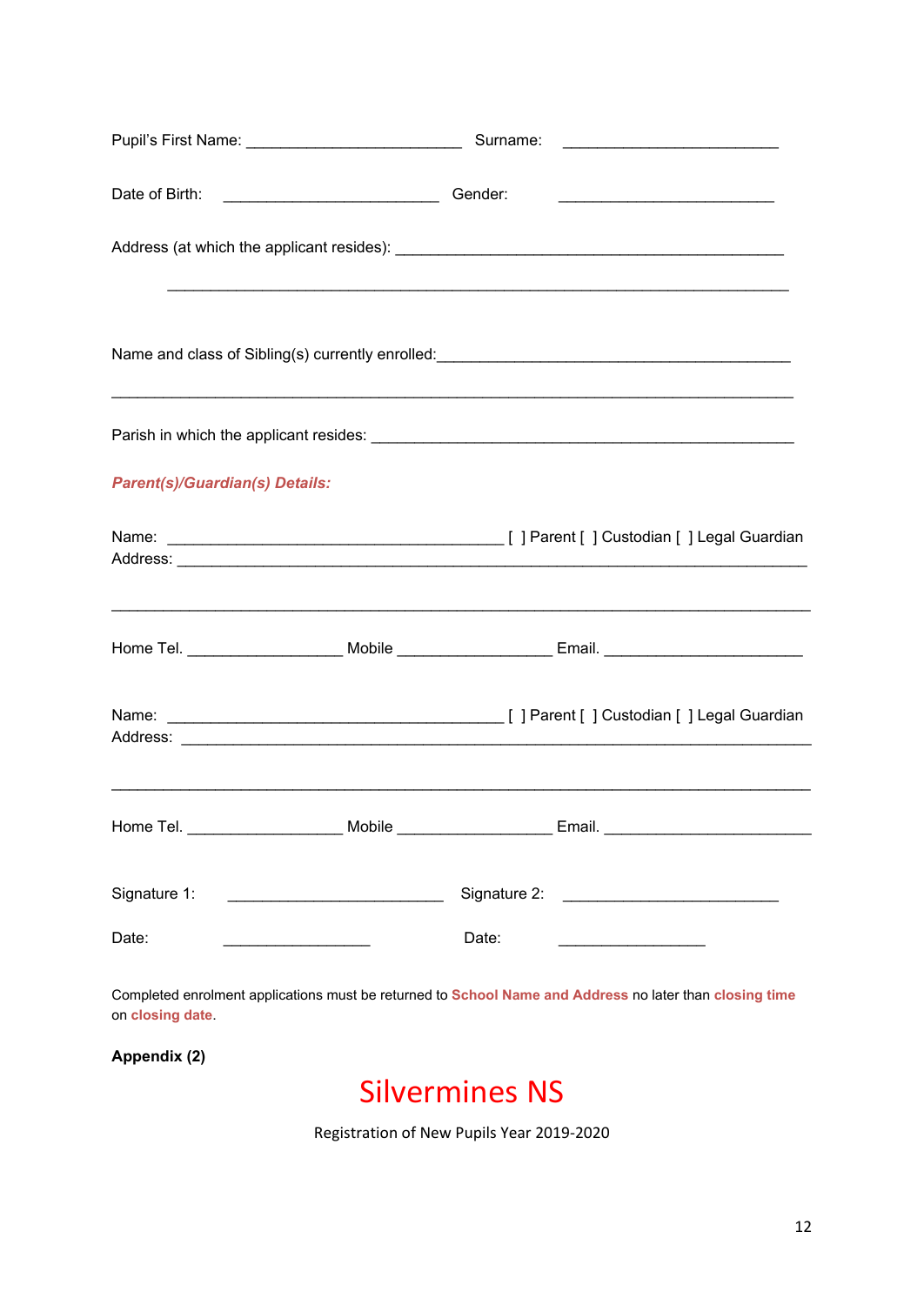The Department of Education and Skills has developed an electronic database of primary school pupils called the Primary Online Database (POD) which involves schools maintaining and returning data on pupils to the Department at individual pupil level on a live system. This information will be used to evaluate progress and outcomes of pupils at primary level, to validate school enrolment returns for grant payment and teacher allocation purposes, to follow up on pupils who do not make the transfer from primary to post primary level and for statistical reporting. The database will hold data on all primary school pupils. The database will also contain, on an optional basis, information on the pupil's religion and on their ethnic or cultural background. The data required for POD is marked with an asterisk \* and will only be uploaded to POD if your child is enrolled. All other data we need for the efficient running of the school. In order to assist with the gathering of data please complete the form in CAPITAL LETTERS and return to the school. This form will be retained by the school.

\*Pupil First Name: \_\_\_\_\_\_\_\_\_\_\_\_\_\_\_\_\_\_\_\_\_\_\_\_\_\_\_\_\_\_\_

\*Pupil Surname: \_\_\_\_\_\_\_\_\_\_\_\_\_\_\_\_\_\_\_\_\_\_\_\_\_\_\_\_\_\_

\*Birth Cert First Name (if different from above)

| *Birth Cert Surname (if different from above) |                 |  |
|-----------------------------------------------|-----------------|--|
|                                               |                 |  |
| *Pupil Address:                               |                 |  |
| *Eircode:                                     | *Date of Birth: |  |

| *PPS No: | *Gender Male [] Female [] |
|----------|---------------------------|
|----------|---------------------------|

\*Nationality:\_\_\_\_\_\_\_\_\_\_\_\_\_\_\_\_\*County:\_\_\_\_\_\_\_\_\_\_\_\_\_\_\_\_\_\_\_\_

Mother's Maiden Name:

\*Is one of the pupil's mother tongues (i.e. language spoken at home) Irish or English Yes [ ] No [ ] \*Religion \_\_\_\_\_\_\_\_\_\_\_\_\_\_\_\_\_\_\_\_\_\_\_\_\_\_\_\_\_\_\_\_\_\_\_\_\_\_\_\_\_

Do you consent to uploading data relating to religion to POD Yes [ ] No [ ]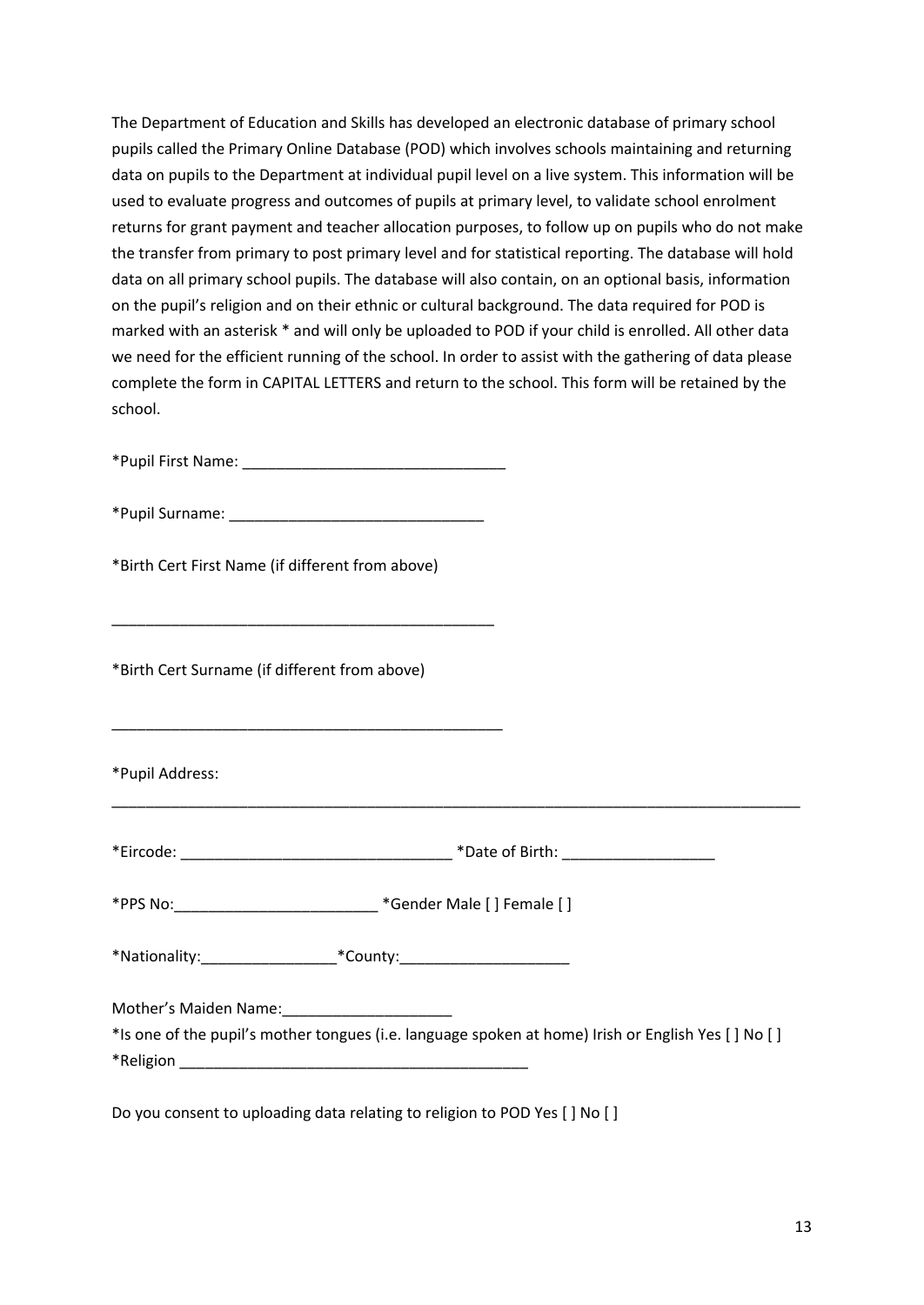\*To which ethnic or cultural background group does your child belong (please tick on)? White Irish [ ] Irish Traveller [ ] Roma [ ] Black African [ ] Other White Background [ ] Any other Black Background [ ] Chinese [ ] Any other Asian Background [ ] Other (inc. mixed background [ ]

Do you consent to uploading data relating to ethnicity to POD Yes [ ] No [ ]

|                                                             |                                                                                | The following information is required for the efficient running of the school and will not be uploaded |
|-------------------------------------------------------------|--------------------------------------------------------------------------------|--------------------------------------------------------------------------------------------------------|
| to POD                                                      |                                                                                |                                                                                                        |
|                                                             |                                                                                |                                                                                                        |
| Occupation ______________                                   |                                                                                |                                                                                                        |
|                                                             |                                                                                |                                                                                                        |
| Occupation _____________                                    |                                                                                |                                                                                                        |
|                                                             | Emergency contact persons and telephone numbers (other than the above).        |                                                                                                        |
|                                                             |                                                                                |                                                                                                        |
|                                                             |                                                                                |                                                                                                        |
|                                                             |                                                                                |                                                                                                        |
|                                                             |                                                                                |                                                                                                        |
| Irish Version of Child's Name:                              |                                                                                |                                                                                                        |
|                                                             |                                                                                |                                                                                                        |
| school will translate)                                      |                                                                                |                                                                                                        |
|                                                             | Does any legal order under family law exist that the school should know about? |                                                                                                        |
|                                                             | (Please note if this situation changes the school must be informed in writing) |                                                                                                        |
| Please list any pre-schools or schools previously attended: |                                                                                |                                                                                                        |
| Any Other Useful Information                                |                                                                                |                                                                                                        |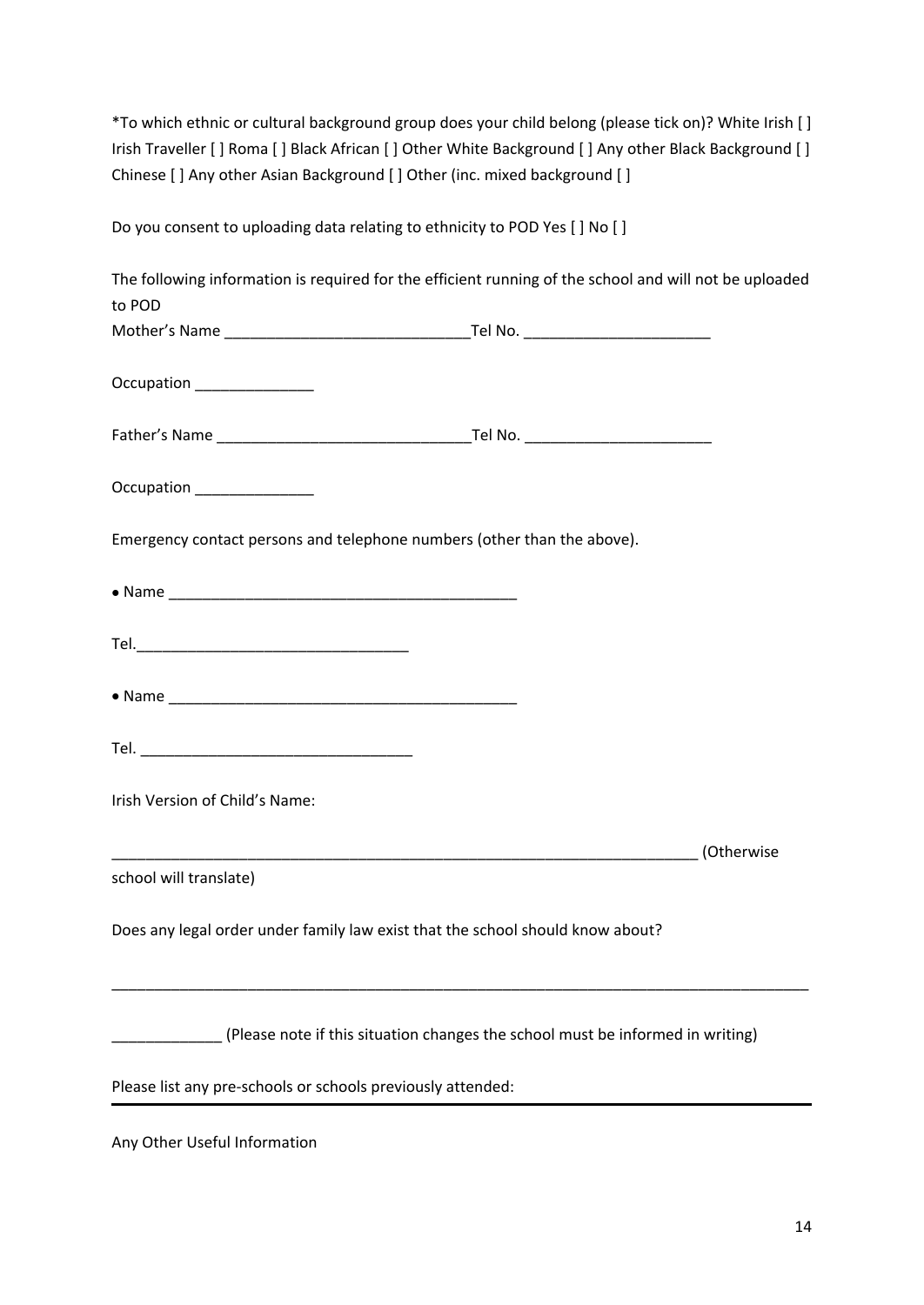For instance, list any problems the child may have in relation to health, (allergies, epilepsy, asthma, sight, hearing, speech, fainting, etc), toilet-training, inability to cope with buttons, laces etc.

The school should be made aware of any Early Intervention or Assessments that your child may have received. Please provide copies of any relevant reports/assessments.

The school should be made aware of any court order, which affects the child's welfare and also the name of any person into whose custody the child should not be given.

Please make the school aware as early as possible of any family situation such as bereavement, or separation that could impact on your child, so that we can be as supportive as possible.

Please answer YES or NO to the following (please circle as appropriate):

\_\_\_\_\_\_\_\_\_\_\_\_\_

\_\_\_\_\_\_\_\_\_\_\_\_\_

 Our child is allowed to take part in the Relationships & Sexuality Education (RSE) Programme: YES : NO

Our child is allowed take part in The Stay Safe Programme: YES : NO

 Our child can be taken to hospital in case of emergency if we cannot be contacted: YES : NO PTO/………..

 Inclusion of our child's photographs on school website, newsletters or a local/national newspaper: YES : NO

Parental contact details may be shared with other agencies e.g. H.S.E., who require it: YES : NO

 In Lissenhall N.S. we use a Text-a-Parent service which enables us to communicate with parents quickly and easily by sending instant text messages. To keep costs to a minimum please enter one number for this service in the section below. If, however both parents wish to receive texts from school simply enter details of both. All parent and emergency contact details from enrolment are kept on file in school and will be used if needed and in case of emergency. We also use an epayment system in the school and an e-mail address is required for this.

|                                                                                                                                 | Mobile No:                                                           |
|---------------------------------------------------------------------------------------------------------------------------------|----------------------------------------------------------------------|
| E-mail:<br><u> 1989 - Johann Stein, mars an deutscher Stein und der Stein und der Stein und der Stein und der Stein und der</u> |                                                                      |
| Parent's name:                                                                                                                  | Mobile No:<br><u> 1980 - Jan Stein Berlin, amerikansk politiker </u> |
| E-mail:                                                                                                                         |                                                                      |

 We have received and read a copy of the "Code of Behaviour" and agree our child will abide by same: YES : NO